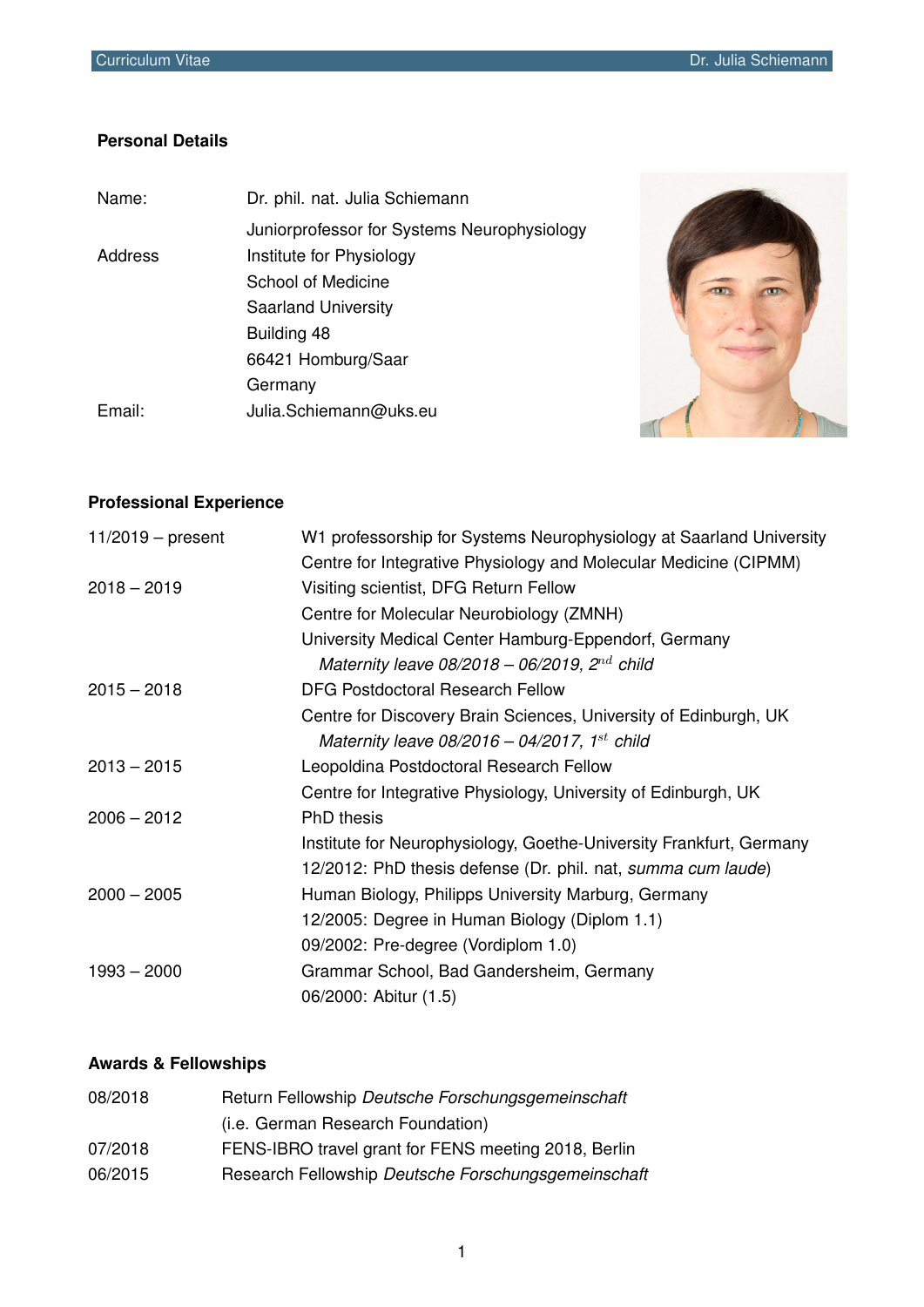| 02/2013         | Leopoldina-Postdoc-Fellowship Nationale Akademie der Wissenschaften |
|-----------------|---------------------------------------------------------------------|
| $11/12 - 01/13$ | Research Stipend Hertie Foundation                                  |
| 07/2012         | Award for best talk at the Young Physiologists' Symposium           |
|                 | Physiological Society, Edinburgh, Scotland, UK                      |
| $2009 - 2011$   | 1 <sup>st</sup> poster prizes:                                      |
|                 | ICNF Symposium, Frankfurt, Germany                                  |
|                 | IBAGS X, International Basal Ganglia Society, New Jersey, USA       |
|                 | PENS summer school 'Metabolic aspects of chronic brain diseases'    |
| $2007 - 2009$   | Doctoral Scholarship Studienstiftung des deutschen Volkes           |
| $2003 - 2005$   | Scholarship Studienstiftung des deutschen Volkes                    |
|                 |                                                                     |

# **Scientific Responsibilities, Teaching & Training Courses**

| <b>Since 2019</b> | Lecturer for MSc and BSc students                                                          |
|-------------------|--------------------------------------------------------------------------------------------|
| 06/13 & 06/14     | Teaching assistant at the "Ion Channels & Synaptic Transmission"                           |
|                   | course at Cold Spring Harbor Laboratories, USA                                             |
| since 2008        | Conception and day-to-day supervision of diploma, master and doctoral projects             |
| since 2008        | Training of colleagues in <i>in vivo</i> recording techniques, microsurgery, data analyses |
| $2007 - 2011$     | Teaching and assessment of medical students in physiology;                                 |
|                   | course supervisor for e.g. 'Muscle and nerve', Exercise physiology', 'Sensory physiology'  |
| 08/2010           | Otto Loewi International Course 'Advanced Methods in neurophysiology                       |
|                   | - in vivo intracellular recordings', Eilat, Israel                                         |
| $2003 - 2004$     | Internships in different neurobiology labs, e.g.                                           |
|                   | University Marburg and Karolinska Institute Stockholm, Sweden                              |

# **Selected talk invitations**

| 01/2020 | European Neuroscience Institute (ENI), Göttingen, Germany                        |
|---------|----------------------------------------------------------------------------------|
| 11/2019 | SFB1089 Retreat, Bonn, Germany                                                   |
| 05/2018 | Life and Brain Center, Bonn, Germany                                             |
| 11/2017 | Center for Molecular Neuroscience (ZMNH), Hamburg, Germany                       |
| 11/2017 | SFB894, Center for Integrative Physiology & Molecular Medicine, Homburg, Germany |
| 01/2017 | Systems Neuroscience Symposium, Erlangen, Germany                                |
| 03/2016 | Annual Meeting German Physiological Society, Lübeck, Germany                     |
| 06/2015 | Seminar series 'Future Leaders in Neuroscience', Manchester, UK                  |
| 06/2014 | Department of Neuroscience, Karolinska Institute Stockholm, Sweden               |
| 07/2012 | Young Physiologists' Symposium, Physiological Society, Edinburgh, UK             |
| 03/2012 | Annual Meeting German Physiological Society, Dresden, Germany                    |
| 04/2010 | Neurophysiologists' Workshop, Heidelberg, Germany                                |
| 09/2009 | ENI network meeting, Geneva, Switzerland                                         |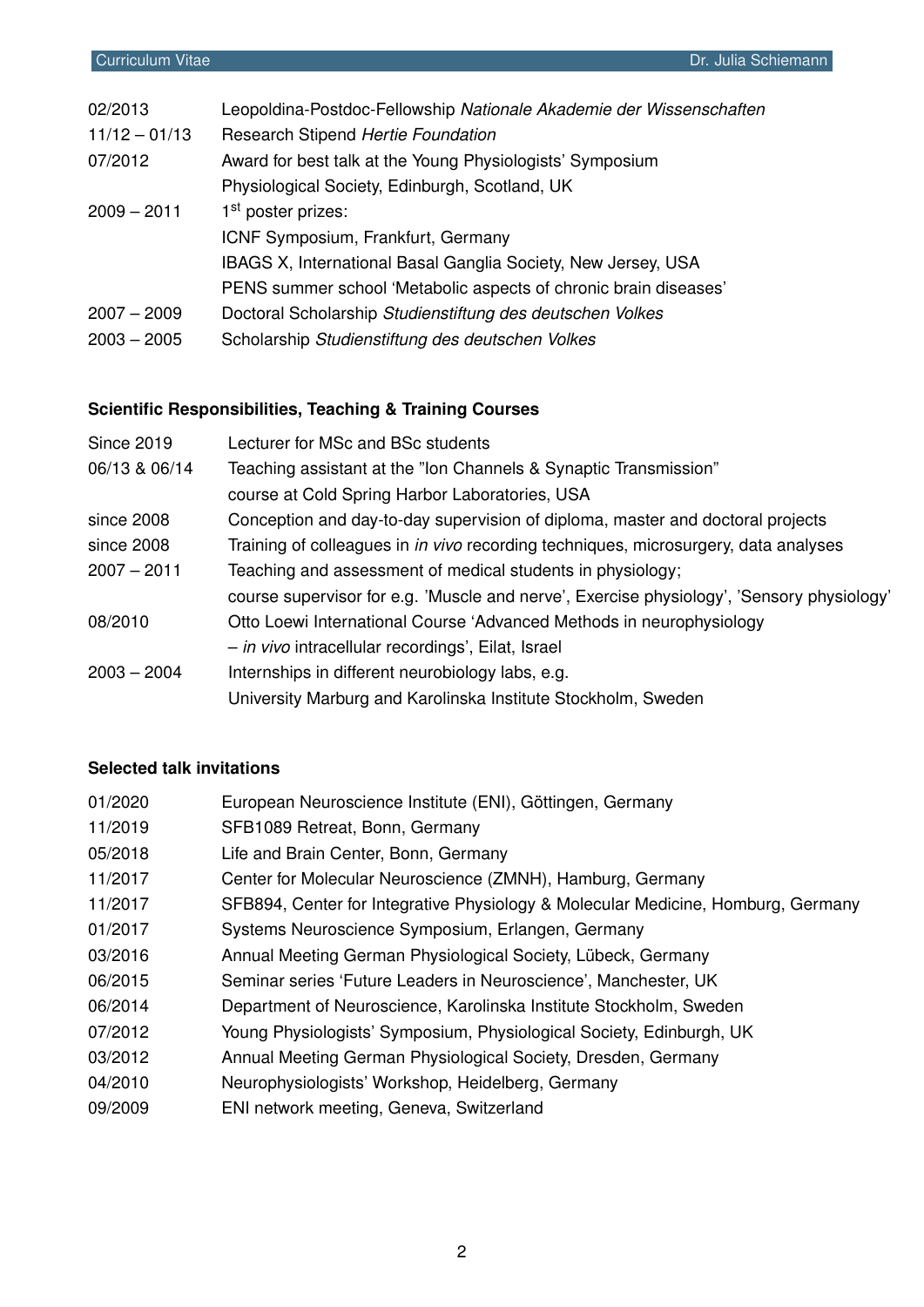### **Memberships**

| $2013 - 2016$ | Committee work George Square Postdoc Society (G <sup>2</sup> PD, University of Edinburgh) |
|---------------|-------------------------------------------------------------------------------------------|
| since 2013    | Neurowissenschaftliche Gesellschaft (NWG, German Neuroscience Society)                    |
| since 2008    | SciMento, mentoring for women in science                                                  |
| $2008 - 2012$ | Member of the jury Jugend forscht (i.e. Youth in Research)                                |
| $2008 - 2011$ | Representative of doctoral students, Goethe-University Frankfurt                          |
|               | Interdisciplinary Centre for Neuroscience Frankfurt (ICNF)                                |

### **Selected publications**

- J. Dacre, M. Colligan, J. Ammer, **J. Schiemann**, T. Clarke, V. Chamosa-Pino, F. Claudi, J.A. Harston, C. Eleftheriou, J.M.P. Pakan, C.C. Huang, A. Hantman, N.L. Rochefort, I. Duguid Cerebellar-recipient motor thalamus drives behavioral context-specific movement initiation *pre-print*: https://www.biorxiv.org/content/biorxiv/early/2019/10/16/802124.full.pdf *Neuron, in revision*
- S. Albert, M. Messer, **J. Schiemann**, J. Roeper, G. Schneider Multi-Scale Detection of Variance Changes in Renewal Processes in the Presence of Rate Change Points *Journal of Time Series Analysis*, 2017, 38(6): 1028-1052
- ◇ **J. Schiemann**\*, P. Puggioni\*, J. Dacre, M. Pelko, A. Domanski, M. v. Rossum, I. Duguid xx? *shared first authors*

Cellular mechanisms underlying behavioral state-dependent bidirectional modulation of motor cortex output

*Cell Reports,* 2015, 11(8):1319-30

- S. Krabbe, J. Duda, **J. Schiemann**, C. Poetschke, G. Schneider, E.R. Kandel, B. Liss, J. Roeper, E.H. Simpson Increased dopamine D2 receptor activity in the striatum alters the firing pattern of dopamine neurons in the ventral tegmental area *PNAS*, 2015, 112(12): E1498-506
- E. Dragicevic, **J. Schiemann**, B. Liss Dopamine midbrain neurons in health and Parkinson's disease: Emerging roles of voltagegated calcium channels and ATP-sensitive potassium channels – Review article *Neuroscience*, 2015, 284:798-814;
- E. Dragicevic, C. Poetschke, J. Duda, F. Schlaudraff, S. Lammel, **J. Schiemann**, M. Fauler, A. Hetzel, M. Watanabe, R. Lujan, R.C. Malenka, J. Striessnig, B. Liss  $Ca<sub>v</sub>1.3$  channels control D2-autoreceptor responses via NCS-1 in substantia nigra dopamine neurons

*Brain*, 2014, 137(Pt8): 2287-302